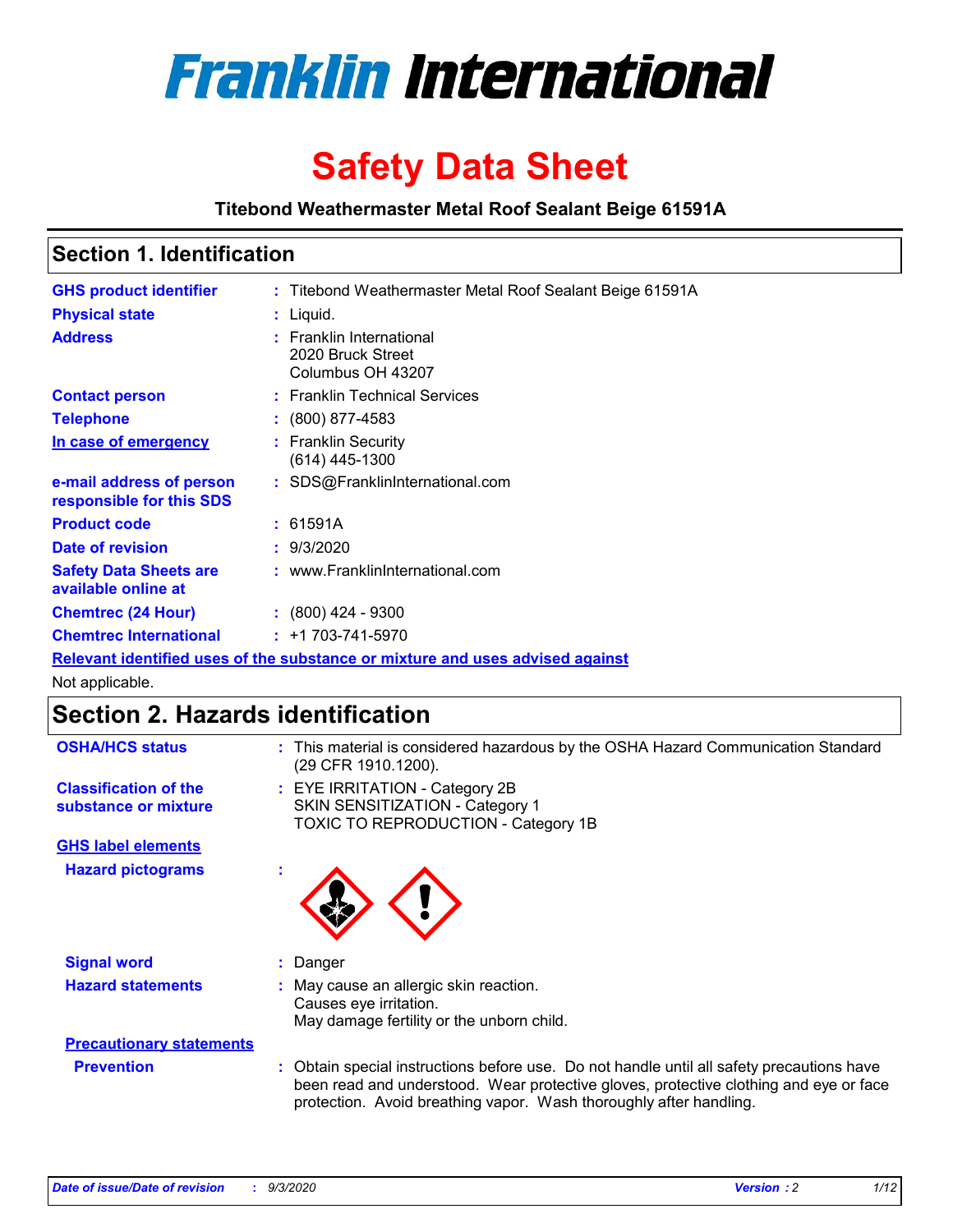### **Section 2. Hazards identification**

| <b>Response</b>                            | : IF exposed or concerned: Get medical advice or attention. Wash contaminated clothing<br>before reuse. IF ON SKIN: Wash with plenty of water. IF IN EYES: Rinse cautiously<br>with water for several minutes. Remove contact lenses, if present and easy to do.<br>Continue rinsing. If eye irritation persists: Get medical advice or attention. |
|--------------------------------------------|----------------------------------------------------------------------------------------------------------------------------------------------------------------------------------------------------------------------------------------------------------------------------------------------------------------------------------------------------|
| <b>Storage</b>                             | : Store locked up.                                                                                                                                                                                                                                                                                                                                 |
| <b>Disposal</b>                            | : Dispose of contents and container in accordance with all local, regional, national and<br>international regulations.                                                                                                                                                                                                                             |
| <b>Hazards not otherwise</b><br>classified | : Product generates methanol during cure.                                                                                                                                                                                                                                                                                                          |

# **Section 3. Composition/information on ingredients**

| <b>Substance/mixture</b> | $:$ Mixture |
|--------------------------|-------------|
|                          |             |

| <b>Ingredient name</b>       | 70   | <b>CAS number</b> |
|------------------------------|------|-------------------|
| 3-aminopropyltriethoxysilane | צ≥   | 919-30-2          |
| Dibutyltin dilaurate         | ≤0.3 | 77-58-7           |

Any concentration shown as a range is to protect confidentiality or is due to batch variation.

**There are no additional ingredients present which, within the current knowledge of the supplier and in the concentrations applicable, are classified as hazardous to health or the environment and hence require reporting in this section.**

**Occupational exposure limits, if available, are listed in Section 8.**

### **Section 4. First aid measures**

| <b>Description of necessary first aid measures</b> |                                                                                                                                                                                                                                                                                                                                                                                                                                                                                                                                                                                                                                                                                                                                                                           |
|----------------------------------------------------|---------------------------------------------------------------------------------------------------------------------------------------------------------------------------------------------------------------------------------------------------------------------------------------------------------------------------------------------------------------------------------------------------------------------------------------------------------------------------------------------------------------------------------------------------------------------------------------------------------------------------------------------------------------------------------------------------------------------------------------------------------------------------|
| <b>Eye contact</b>                                 | : Immediately flush eyes with plenty of water, occasionally lifting the upper and lower<br>eyelids. Check for and remove any contact lenses. Continue to rinse for at least 10<br>minutes. If irritation persists, get medical attention.                                                                                                                                                                                                                                                                                                                                                                                                                                                                                                                                 |
| <b>Inhalation</b>                                  | : Remove victim to fresh air and keep at rest in a position comfortable for breathing. If<br>not breathing, if breathing is irregular or if respiratory arrest occurs, provide artificial<br>respiration or oxygen by trained personnel. It may be dangerous to the person providing<br>aid to give mouth-to-mouth resuscitation. Get medical attention. If unconscious, place<br>in recovery position and get medical attention immediately. Maintain an open airway.<br>Loosen tight clothing such as a collar, tie, belt or waistband. In case of inhalation of<br>decomposition products in a fire, symptoms may be delayed. The exposed person may<br>need to be kept under medical surveillance for 48 hours.                                                       |
| <b>Skin contact</b>                                | : Wash with plenty of soap and water. Remove contaminated clothing and shoes. Wash<br>contaminated clothing thoroughly with water before removing it, or wear gloves.<br>Continue to rinse for at least 10 minutes. Get medical attention. In the event of any<br>complaints or symptoms, avoid further exposure. Wash clothing before reuse. Clean<br>shoes thoroughly before reuse.                                                                                                                                                                                                                                                                                                                                                                                     |
| <b>Ingestion</b>                                   | : Wash out mouth with water. Remove dentures if any. Remove victim to fresh air and<br>keep at rest in a position comfortable for breathing. If material has been swallowed and<br>the exposed person is conscious, give small quantities of water to drink. Stop if the<br>exposed person feels sick as vomiting may be dangerous. Do not induce vomiting<br>unless directed to do so by medical personnel. If vomiting occurs, the head should be<br>kept low so that vomit does not enter the lungs. Get medical attention. Never give<br>anything by mouth to an unconscious person. If unconscious, place in recovery position<br>and get medical attention immediately. Maintain an open airway. Loosen tight clothing<br>such as a collar, tie, belt or waistband. |
| Most important symptoms/effects, acute and delayed |                                                                                                                                                                                                                                                                                                                                                                                                                                                                                                                                                                                                                                                                                                                                                                           |
| <b>Potential acute health effects</b>              |                                                                                                                                                                                                                                                                                                                                                                                                                                                                                                                                                                                                                                                                                                                                                                           |
| <b>Eye contact</b>                                 | : May cause eye irritation.                                                                                                                                                                                                                                                                                                                                                                                                                                                                                                                                                                                                                                                                                                                                               |
| <b>Inhalation</b>                                  | : No known significant effects or critical hazards.                                                                                                                                                                                                                                                                                                                                                                                                                                                                                                                                                                                                                                                                                                                       |
|                                                    |                                                                                                                                                                                                                                                                                                                                                                                                                                                                                                                                                                                                                                                                                                                                                                           |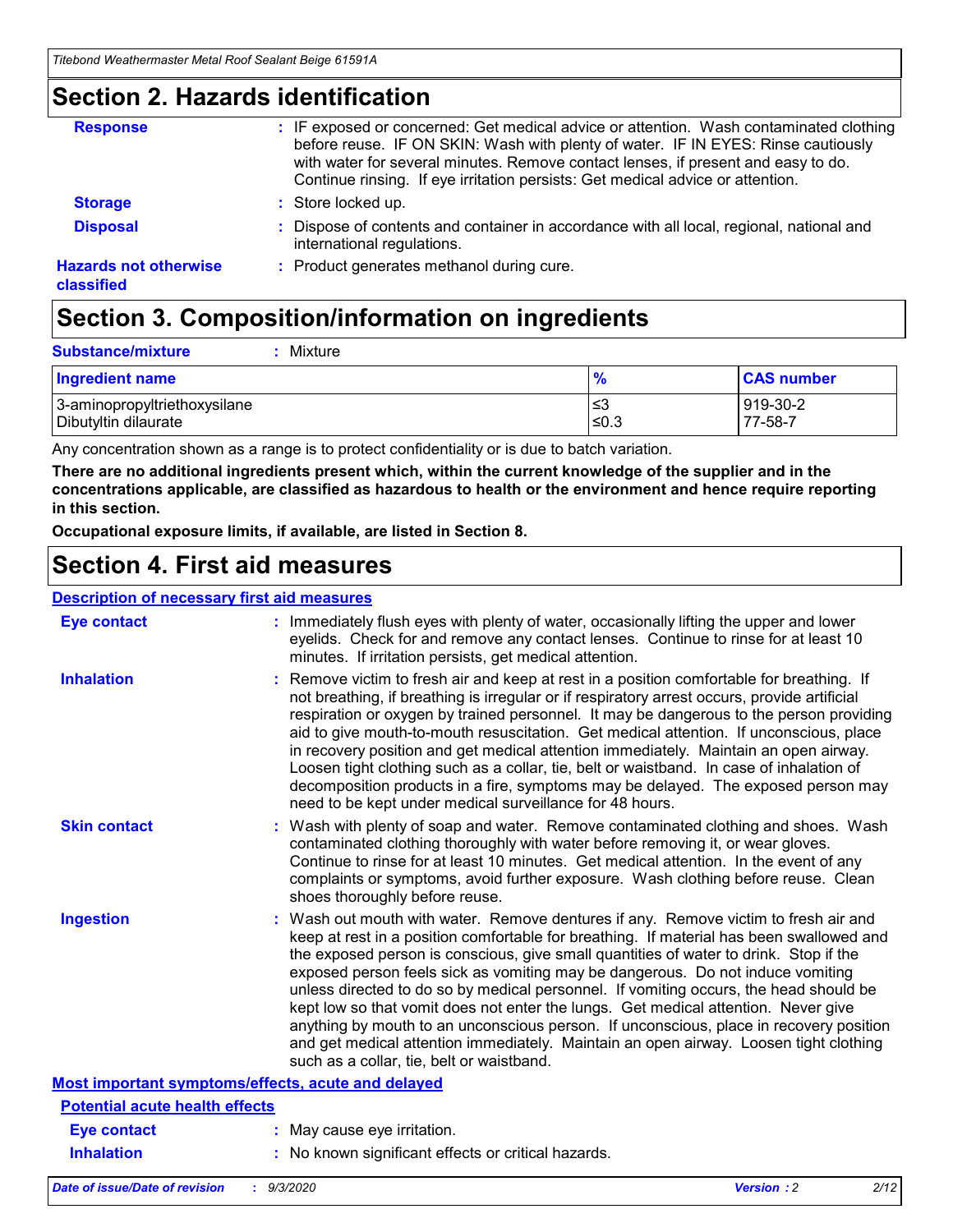| Titebond Weathermaster Metal Roof Sealant Beige 61591A |                                                                                                                                                                                                                                                                                                                                                                                                               |  |  |
|--------------------------------------------------------|---------------------------------------------------------------------------------------------------------------------------------------------------------------------------------------------------------------------------------------------------------------------------------------------------------------------------------------------------------------------------------------------------------------|--|--|
| <b>Section 4. First aid measures</b>                   |                                                                                                                                                                                                                                                                                                                                                                                                               |  |  |
| <b>Skin contact</b>                                    | : May cause skin irritation.                                                                                                                                                                                                                                                                                                                                                                                  |  |  |
| <b>Ingestion</b>                                       | : No known significant effects or critical hazards.                                                                                                                                                                                                                                                                                                                                                           |  |  |
| Over-exposure signs/symptoms                           |                                                                                                                                                                                                                                                                                                                                                                                                               |  |  |
| <b>Eye contact</b>                                     | : Adverse symptoms may include the following:<br>irritation<br>watering<br>redness                                                                                                                                                                                                                                                                                                                            |  |  |
| <b>Inhalation</b>                                      | : Adverse symptoms may include the following:<br>reduced fetal weight<br>increase in fetal deaths<br>skeletal malformations                                                                                                                                                                                                                                                                                   |  |  |
| <b>Skin contact</b>                                    | Adverse symptoms may include the following:<br>irritation<br>redness<br>reduced fetal weight<br>increase in fetal deaths<br>skeletal malformations                                                                                                                                                                                                                                                            |  |  |
| <b>Ingestion</b>                                       | : Adverse symptoms may include the following:<br>reduced fetal weight<br>increase in fetal deaths<br>skeletal malformations                                                                                                                                                                                                                                                                                   |  |  |
|                                                        | Indication of immediate medical attention and special treatment needed, if necessary                                                                                                                                                                                                                                                                                                                          |  |  |
| <b>Notes to physician</b>                              | : In case of inhalation of decomposition products in a fire, symptoms may be delayed.<br>The exposed person may need to be kept under medical surveillance for 48 hours.                                                                                                                                                                                                                                      |  |  |
| <b>Specific treatments</b>                             | : No specific treatment.                                                                                                                                                                                                                                                                                                                                                                                      |  |  |
| <b>Protection of first-aiders</b>                      | No action shall be taken involving any personal risk or without suitable training. If it is<br>suspected that fumes are still present, the rescuer should wear an appropriate mask or<br>self-contained breathing apparatus. It may be dangerous to the person providing aid to<br>give mouth-to-mouth resuscitation. Wash contaminated clothing thoroughly with water<br>before removing it, or wear gloves. |  |  |

**See toxicological information (Section 11)**

## **Section 5. Fire-fighting measures**

| <b>Extinguishing media</b>                               |                                                                                                                                                                                                   |
|----------------------------------------------------------|---------------------------------------------------------------------------------------------------------------------------------------------------------------------------------------------------|
| <b>Suitable extinguishing</b><br>media                   | : Use an extinguishing agent suitable for the surrounding fire.                                                                                                                                   |
| <b>Unsuitable extinguishing</b><br>media                 | : None known.                                                                                                                                                                                     |
| <b>Specific hazards arising</b><br>from the chemical     | : In a fire or if heated, a pressure increase will occur and the container may burst.                                                                                                             |
| <b>Hazardous thermal</b><br>decomposition products       | Decomposition products may include the following materials:<br>carbon dioxide<br>carbon monoxide<br>nitrogen oxides<br>metal oxide/oxides                                                         |
| <b>Special protective actions</b><br>for fire-fighters   | Promptly isolate the scene by removing all persons from the vicinity of the incident if<br>there is a fire. No action shall be taken involving any personal risk or without suitable<br>training. |
| <b>Special protective</b><br>equipment for fire-fighters | Fire-fighters should wear appropriate protective equipment and self-contained breathing<br>apparatus (SCBA) with a full face-piece operated in positive pressure mode.                            |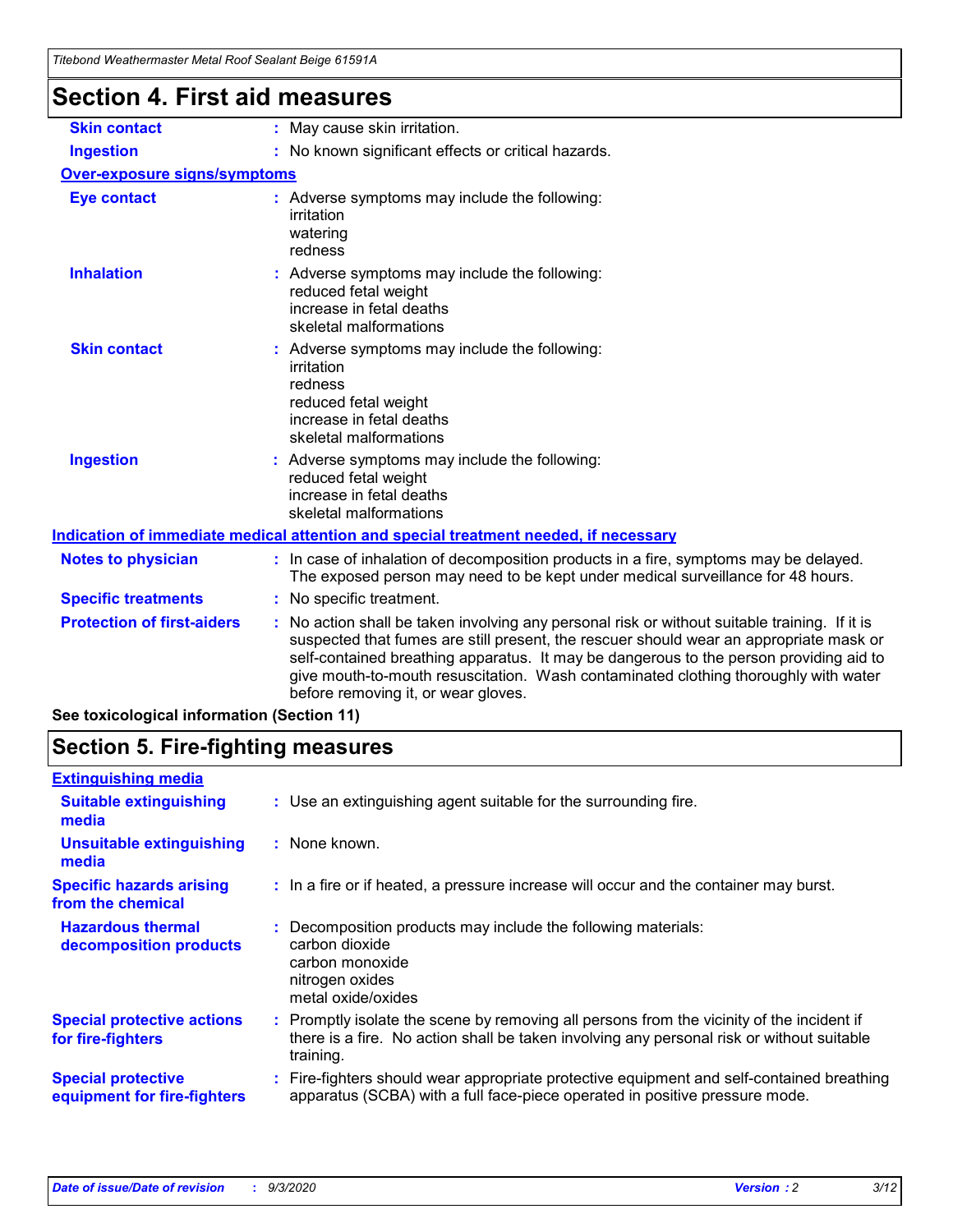### **Section 6. Accidental release measures**

|                                                              | <b>Personal precautions, protective equipment and emergency procedures</b>                                                                                                                                                                                                                                                                                                                                                                                                                                                                                                                                                                                                                                   |  |  |  |
|--------------------------------------------------------------|--------------------------------------------------------------------------------------------------------------------------------------------------------------------------------------------------------------------------------------------------------------------------------------------------------------------------------------------------------------------------------------------------------------------------------------------------------------------------------------------------------------------------------------------------------------------------------------------------------------------------------------------------------------------------------------------------------------|--|--|--|
| For non-emergency<br>personnel                               | : No action shall be taken involving any personal risk or without suitable training.<br>Evacuate surrounding areas. Keep unnecessary and unprotected personnel from<br>entering. Do not touch or walk through spilled material. Avoid breathing vapor or mist.<br>Provide adequate ventilation. Wear appropriate respirator when ventilation is<br>inadequate. Put on appropriate personal protective equipment.                                                                                                                                                                                                                                                                                             |  |  |  |
| For emergency responders                                     | : If specialized clothing is required to deal with the spillage, take note of any information in<br>Section 8 on suitable and unsuitable materials. See also the information in "For non-<br>emergency personnel".                                                                                                                                                                                                                                                                                                                                                                                                                                                                                           |  |  |  |
| <b>Environmental precautions</b>                             | : Avoid dispersal of spilled material and runoff and contact with soil, waterways, drains<br>and sewers. Inform the relevant authorities if the product has caused environmental<br>pollution (sewers, waterways, soil or air).                                                                                                                                                                                                                                                                                                                                                                                                                                                                              |  |  |  |
| <b>Methods and materials for containment and cleaning up</b> |                                                                                                                                                                                                                                                                                                                                                                                                                                                                                                                                                                                                                                                                                                              |  |  |  |
| <b>Small spill</b>                                           | : Stop leak if without risk. Move containers from spill area. Dilute with water and mop up<br>if water-soluble. Alternatively, or if water-insoluble, absorb with an inert dry material and<br>place in an appropriate waste disposal container. Dispose of via a licensed waste<br>disposal contractor.                                                                                                                                                                                                                                                                                                                                                                                                     |  |  |  |
| <b>Large spill</b>                                           | : Stop leak if without risk. Move containers from spill area. Approach release from<br>upwind. Prevent entry into sewers, water courses, basements or confined areas. Wash<br>spillages into an effluent treatment plant or proceed as follows. Contain and collect<br>spillage with non-combustible, absorbent material e.g. sand, earth, vermiculite or<br>diatomaceous earth and place in container for disposal according to local regulations<br>(see Section 13). Dispose of via a licensed waste disposal contractor. Contaminated<br>absorbent material may pose the same hazard as the spilled product. Note: see<br>Section 1 for emergency contact information and Section 13 for waste disposal. |  |  |  |

## **Section 7. Handling and storage**

#### **Precautions for safe handling**

| <b>Protective measures</b>                                                       | : Put on appropriate personal protective equipment (see Section 8). Persons with a<br>history of skin sensitization problems should not be employed in any process in which<br>this product is used. Avoid exposure - obtain special instructions before use. Avoid<br>exposure during pregnancy. Do not handle until all safety precautions have been read<br>and understood. Do not get in eyes or on skin or clothing. Do not ingest. Avoid<br>breathing vapor or mist. If during normal use the material presents a respiratory hazard,<br>use only with adequate ventilation or wear appropriate respirator. Keep in the original<br>container or an approved alternative made from a compatible material, kept tightly<br>closed when not in use. Empty containers retain product residue and can be hazardous.<br>Do not reuse container. |
|----------------------------------------------------------------------------------|--------------------------------------------------------------------------------------------------------------------------------------------------------------------------------------------------------------------------------------------------------------------------------------------------------------------------------------------------------------------------------------------------------------------------------------------------------------------------------------------------------------------------------------------------------------------------------------------------------------------------------------------------------------------------------------------------------------------------------------------------------------------------------------------------------------------------------------------------|
| <b>Advice on general</b><br>occupational hygiene                                 | : Eating, drinking and smoking should be prohibited in areas where this material is<br>handled, stored and processed. Workers should wash hands and face before eating,<br>drinking and smoking. Remove contaminated clothing and protective equipment before<br>entering eating areas. See also Section 8 for additional information on hygiene<br>measures.                                                                                                                                                                                                                                                                                                                                                                                                                                                                                    |
| <b>Conditions for safe storage,</b><br>including any<br><i>incompatibilities</i> | Store between the following temperatures: 0 to 120°C (32 to 248°F). Store in<br>accordance with local regulations. Store in original container protected from direct<br>sunlight in a dry, cool and well-ventilated area, away from incompatible materials (see<br>Section 10) and food and drink. Store locked up. Keep container tightly closed and<br>sealed until ready for use. Containers that have been opened must be carefully<br>resealed and kept upright to prevent leakage. Do not store in unlabeled containers.<br>Use appropriate containment to avoid environmental contamination. See Section 10 for<br>incompatible materials before handling or use.                                                                                                                                                                         |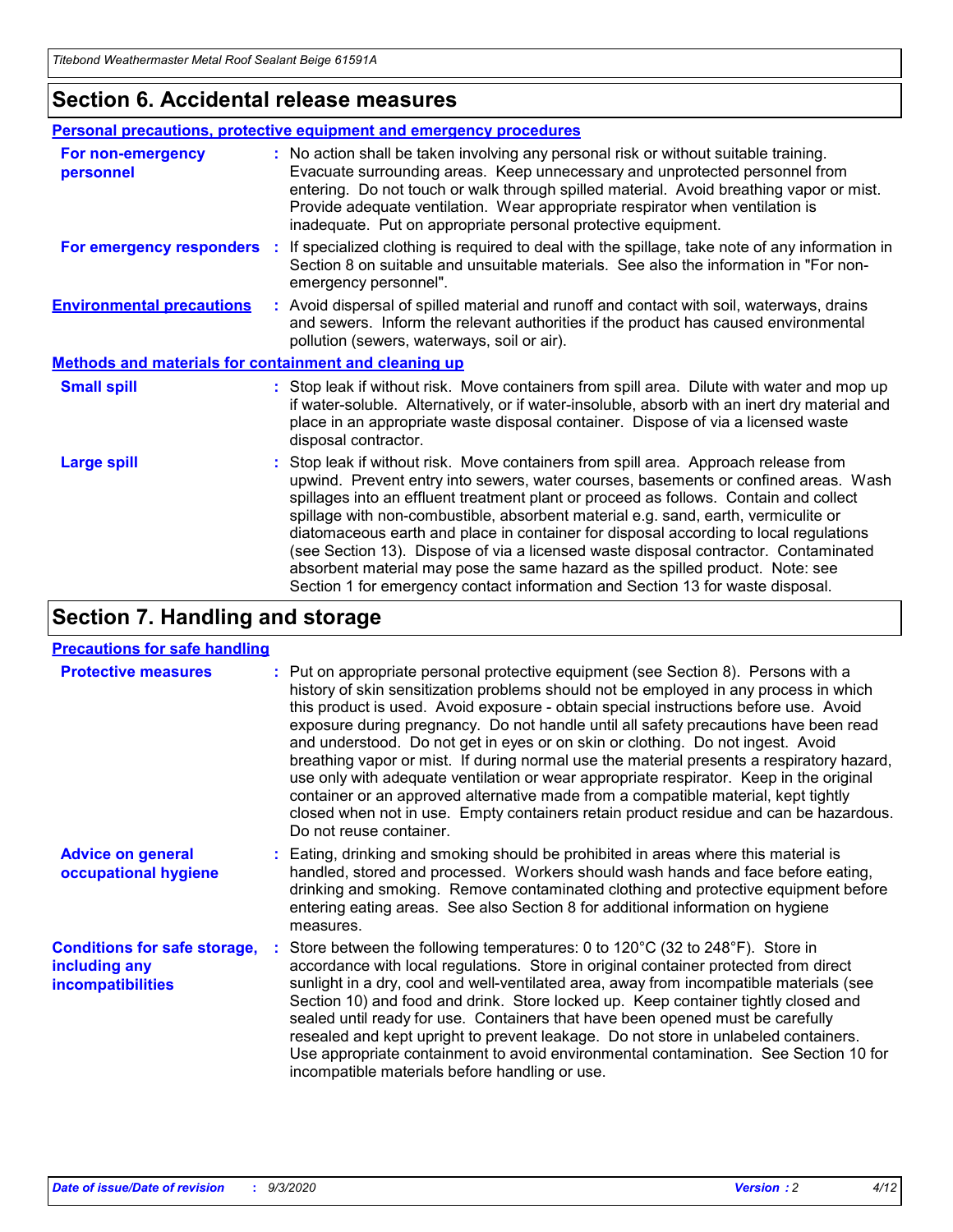# **Section 8. Exposure controls/personal protection**

#### **Control parameters**

#### **Occupational exposure limits**

| <b>Ingredient name</b>                               |    |                        | <b>Exposure limits</b>                                                                                                                                                                                                                                                                                                                                                                                                                                                                                                                                                                                                 |
|------------------------------------------------------|----|------------------------|------------------------------------------------------------------------------------------------------------------------------------------------------------------------------------------------------------------------------------------------------------------------------------------------------------------------------------------------------------------------------------------------------------------------------------------------------------------------------------------------------------------------------------------------------------------------------------------------------------------------|
| 3-aminopropyltriethoxysilane<br>Dibutyltin dilaurate |    |                        | None.<br>ACGIH TLV (United States, 3/2020). Absorbed through skin.<br>Notes: as Sn<br>TWA: $0.1 \text{ mg/m}^3$ , (as Sn) 8 hours.<br>STEL: 0.2 mg/m <sup>3</sup> , (as Sn) 15 minutes.<br>NIOSH REL (United States, 10/2016). Absorbed through skin.<br>Notes: as Sn<br>TWA: 0.1 mg/m <sup>3</sup> , (as Sn) 10 hours.<br>OSHA PEL (United States, 5/2018). Notes: as Sn<br>TWA: 0.1 mg/m <sup>3</sup> , (as Sn) 8 hours.<br>OSHA PEL 1989 (United States, 3/1989). Absorbed through skin.<br>Notes: measured as Sn<br>TWA: 0.1 mg/m <sup>3</sup> , (measured as Sn) 8 hours. Form: Organic                           |
| <b>Appropriate engineering</b><br>controls           |    |                        | : If user operations generate dust, fumes, gas, vapor or mist, use process enclosures,<br>local exhaust ventilation or other engineering controls to keep worker exposure to<br>airborne contaminants below any recommended or statutory limits.                                                                                                                                                                                                                                                                                                                                                                       |
| <b>Environmental exposure</b><br>controls            |    |                        | Emissions from ventilation or work process equipment should be checked to ensure<br>they comply with the requirements of environmental protection legislation. In some<br>cases, fume scrubbers, filters or engineering modifications to the process equipment<br>will be necessary to reduce emissions to acceptable levels.                                                                                                                                                                                                                                                                                          |
| <b>Individual protection measures</b>                |    |                        |                                                                                                                                                                                                                                                                                                                                                                                                                                                                                                                                                                                                                        |
| <b>Hygiene measures</b>                              |    |                        | : Wash hands, forearms and face thoroughly after handling chemical products, before<br>eating, smoking and using the lavatory and at the end of the working period.<br>Appropriate techniques should be used to remove potentially contaminated clothing.<br>Contaminated work clothing should not be allowed out of the workplace. Wash<br>contaminated clothing before reusing. Ensure that eyewash stations and safety<br>showers are close to the workstation location.                                                                                                                                            |
| <b>Eye/face protection</b>                           |    |                        | Safety eyewear complying with an approved standard should be used when a risk<br>assessment indicates this is necessary to avoid exposure to liquid splashes, mists,<br>gases or dusts. If contact is possible, the following protection should be worn, unless<br>the assessment indicates a higher degree of protection: chemical splash goggles.                                                                                                                                                                                                                                                                    |
| <b>Skin protection</b>                               |    |                        |                                                                                                                                                                                                                                                                                                                                                                                                                                                                                                                                                                                                                        |
| <b>Hand protection</b>                               |    |                        | : Chemical-resistant, impervious gloves complying with an approved standard should be<br>worn at all times when handling chemical products if a risk assessment indicates this is<br>necessary. Considering the parameters specified by the glove manufacturer, check<br>during use that the gloves are still retaining their protective properties. It should be<br>noted that the time to breakthrough for any glove material may be different for different<br>glove manufacturers. In the case of mixtures, consisting of several substances, the<br>protection time of the gloves cannot be accurately estimated. |
| <b>Body protection</b>                               |    | handling this product. | Personal protective equipment for the body should be selected based on the task being<br>performed and the risks involved and should be approved by a specialist before                                                                                                                                                                                                                                                                                                                                                                                                                                                |
| <b>Other skin protection</b>                         |    |                        | : Appropriate footwear and any additional skin protection measures should be selected<br>based on the task being performed and the risks involved and should be approved by a<br>specialist before handling this product.                                                                                                                                                                                                                                                                                                                                                                                              |
| <b>Respiratory protection</b>                        | ÷. | aspects of use.        | Based on the hazard and potential for exposure, select a respirator that meets the<br>appropriate standard or certification. Respirators must be used according to a<br>respiratory protection program to ensure proper fitting, training, and other important                                                                                                                                                                                                                                                                                                                                                         |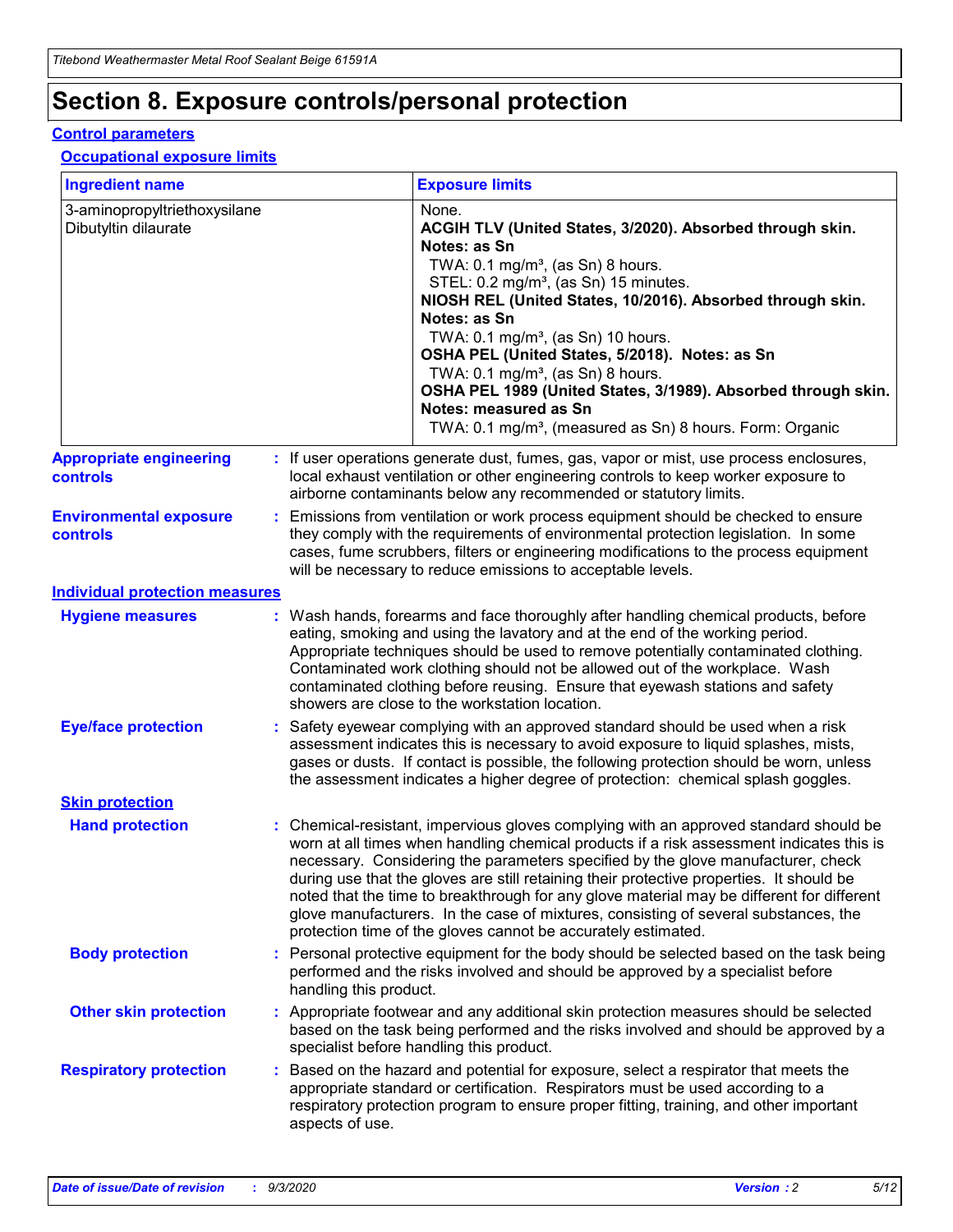### **Section 9. Physical and chemical properties**

#### **Appearance**

| <b>Physical state</b>                             | : Liquid. [Paste.]                                              |
|---------------------------------------------------|-----------------------------------------------------------------|
| <b>Color</b>                                      | Beige.                                                          |
| Odor                                              | Characteristic.                                                 |
| <b>Odor threshold</b>                             | Not available.                                                  |
| рH                                                | Not applicable.                                                 |
| <b>Melting point</b>                              | : Not available.                                                |
| <b>Boiling point</b>                              | >200°C (>392°F)                                                 |
| <b>Flash point</b>                                | Closed cup: >200°C (>392°F) [Setaflash.]                        |
| <b>Evaporation rate</b>                           | $:$ >1 (butyl acetate = 1)                                      |
| <b>Flammability (solid, gas)</b>                  | : Not available.                                                |
| Lower and upper explosive<br>(flammable) limits   | : Not available.                                                |
| <b>VOC (less water, less)</b><br>exempt solvents) | : 0 g/l                                                         |
| <b>Volatility</b>                                 | $: 0\%$ (w/w)                                                   |
| <b>Vapor density</b>                              | Not available.                                                  |
| <b>Relative density</b>                           | $\mathbf{1}$ $\mathbf{\sqrt{432}}$                              |
| <b>Solubility</b>                                 | Insoluble in the following materials: cold water and hot water. |
| <b>Solubility in water</b>                        | Not available.                                                  |
| <b>Partition coefficient: n-</b><br>octanol/water | $:$ Not available.                                              |
| <b>Auto-ignition temperature</b>                  | : Not available.                                                |
| <b>Decomposition temperature</b>                  | : Not available.                                                |
| <b>Viscosity</b>                                  | $:$ Not available.                                              |

### **Section 10. Stability and reactivity**

| <b>Reactivity</b>                            |    | : No specific test data related to reactivity available for this product or its ingredients.            |
|----------------------------------------------|----|---------------------------------------------------------------------------------------------------------|
| <b>Chemical stability</b>                    |    | : The product is stable.                                                                                |
| <b>Possibility of hazardous</b><br>reactions |    | : Under normal conditions of storage and use, hazardous reactions will not occur.                       |
| <b>Conditions to avoid</b>                   |    | : No specific data.                                                                                     |
| <b>Incompatible materials</b>                | ٠. | No specific data.                                                                                       |
| <b>Hazardous decomposition</b><br>products   | ÷. | Under normal conditions of storage and use, hazardous decomposition products should<br>not be produced. |

# **Section 11. Toxicological information**

#### **Information on toxicological effects**

#### **Acute toxicity**

| <b>Product/ingredient name</b> | <b>Result</b>           | <b>Species</b> | <b>Dose</b>                | <b>Exposure</b> |
|--------------------------------|-------------------------|----------------|----------------------------|-----------------|
| 3-aminopropyltriethoxysilane   | <b>ILD50 Dermal</b>     | Rabbit         | 4.29 g/kg                  |                 |
| Dibutyltin dilaurate           | ILD50 Oral<br>LD50 Oral | Rat<br>Rat     | $1.57$ g/kg<br>175 $mg/kg$ |                 |
|                                |                         |                |                            |                 |

**Irritation/Corrosion**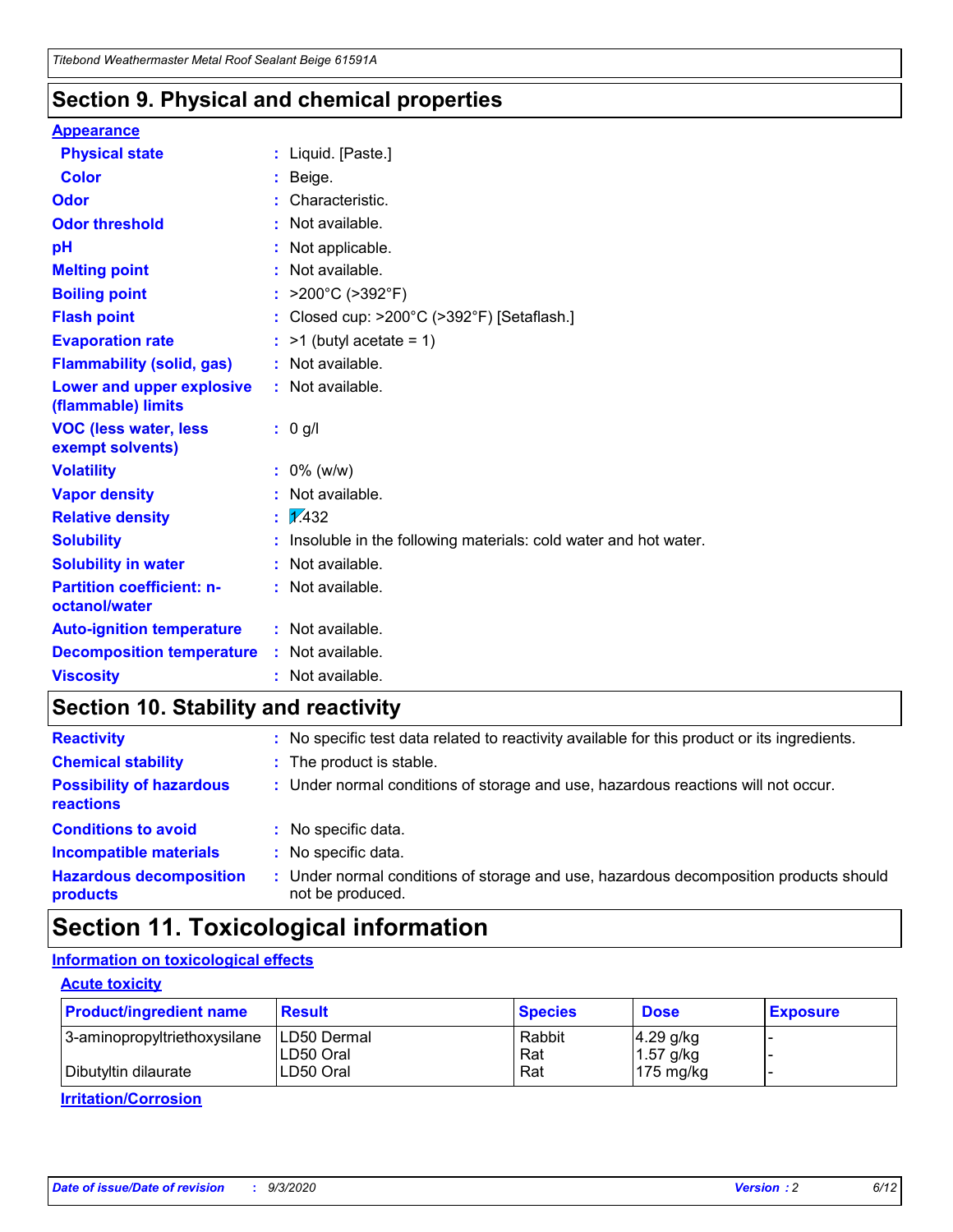# **Section 11. Toxicological information**

| <b>Product/ingredient name</b> | <b>Result</b>                 | <b>Species</b> | <b>Score</b> | <b>Exposure</b>    | <b>Observation</b>       |
|--------------------------------|-------------------------------|----------------|--------------|--------------------|--------------------------|
| 3-aminopropyltriethoxysilane   | Eyes - Mild irritant          | Rabbit         |              | $100 \text{ mg}$   |                          |
|                                | Eyes - Severe irritant        | Rabbit         |              | 24 hours 750       |                          |
|                                |                               |                |              | ug                 |                          |
|                                | <b>Skin - Severe irritant</b> | Rabbit         |              | 24 hours 5         | $\overline{\phantom{0}}$ |
| Dibutyltin dilaurate           | Eyes - Moderate irritant      | Rabbit         |              | mg<br>24 hours 100 |                          |
|                                |                               |                |              | mg                 |                          |
|                                | Skin - Severe irritant        | Rabbit         |              | 500 mg             | -                        |

#### **Sensitization**

Not available.

#### **Mutagenicity**

Not available.

#### **Carcinogenicity**

Not available.

#### **Reproductive toxicity**

Not available.

#### **Teratogenicity**

Not available.

#### **Specific target organ toxicity (single exposure)**

Not available.

#### **Specific target organ toxicity (repeated exposure)**

| <b>Name</b>                                                                         |                                                                            | <b>Category</b>                                     | <b>Route of</b><br>exposure | <b>Target organs</b> |
|-------------------------------------------------------------------------------------|----------------------------------------------------------------------------|-----------------------------------------------------|-----------------------------|----------------------|
| Dibutyltin dilaurate                                                                |                                                                            | Category 1                                          | -                           | respiratory system   |
| <b>Aspiration hazard</b><br>Not available.                                          |                                                                            |                                                     |                             |                      |
| <b>Information on the likely</b><br>routes of exposure                              | : Not available.                                                           |                                                     |                             |                      |
| <b>Potential acute health effects</b>                                               |                                                                            |                                                     |                             |                      |
| <b>Eye contact</b>                                                                  | : May cause eye irritation.                                                |                                                     |                             |                      |
| <b>Inhalation</b>                                                                   |                                                                            | : No known significant effects or critical hazards. |                             |                      |
| <b>Skin contact</b>                                                                 | : May cause skin irritation.                                               |                                                     |                             |                      |
| <b>Ingestion</b>                                                                    |                                                                            | : No known significant effects or critical hazards. |                             |                      |
| <b>Symptoms related to the physical, chemical and toxicological characteristics</b> |                                                                            |                                                     |                             |                      |
| <b>Eye contact</b>                                                                  | irritation<br>watering<br>redness                                          | : Adverse symptoms may include the following:       |                             |                      |
| <b>Inhalation</b>                                                                   | reduced fetal weight<br>increase in fetal deaths<br>skeletal malformations | : Adverse symptoms may include the following:       |                             |                      |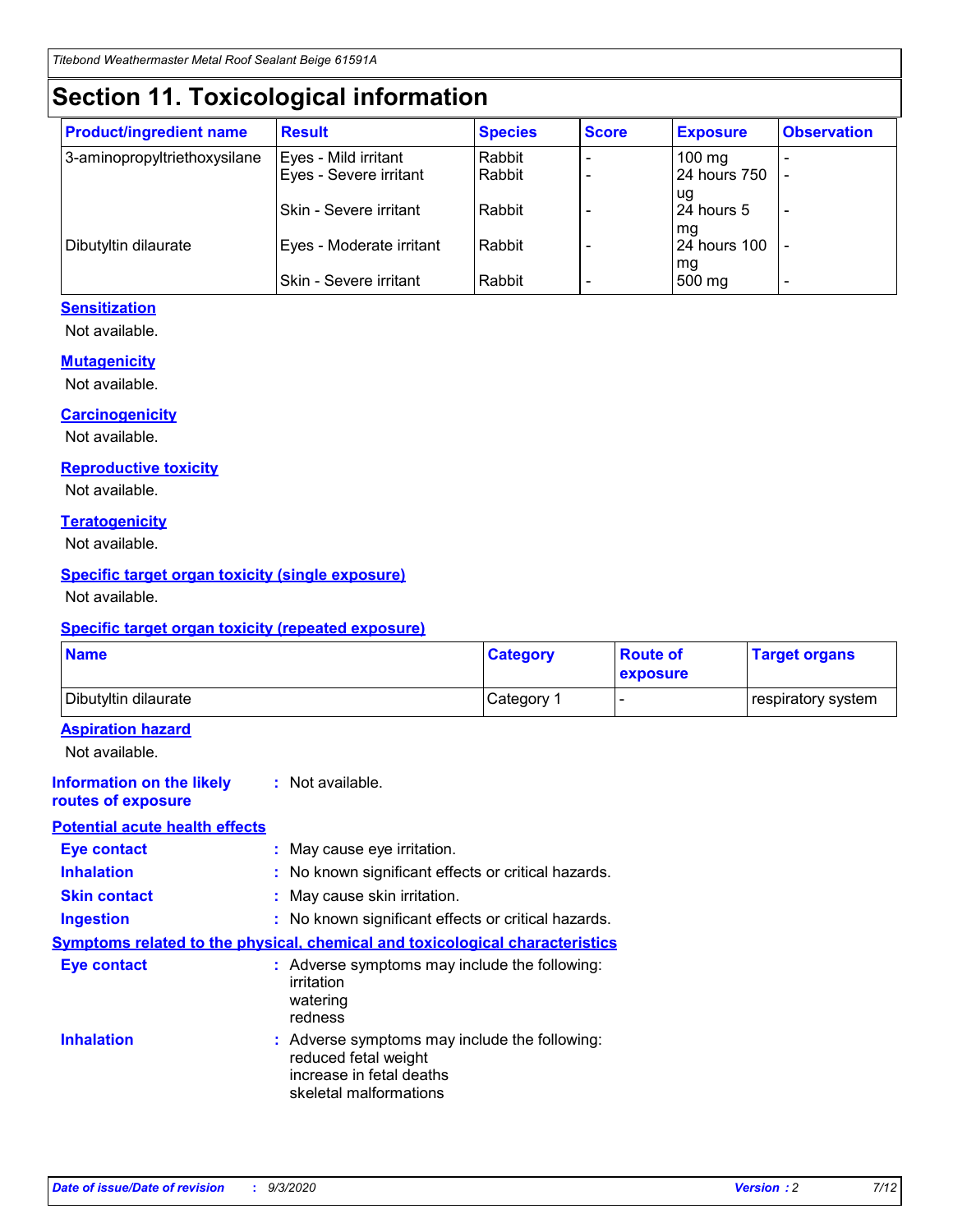*Titebond Weathermaster Metal Roof Sealant Beige 61591A*

# **Section 11. Toxicological information**

| <b>Skin contact</b>                     | : Adverse symptoms may include the following:<br>irritation<br>redness<br>reduced fetal weight<br>increase in fetal deaths<br>skeletal malformations |
|-----------------------------------------|------------------------------------------------------------------------------------------------------------------------------------------------------|
| <b>Ingestion</b>                        | : Adverse symptoms may include the following:<br>reduced fetal weight<br>increase in fetal deaths<br>skeletal malformations                          |
|                                         | Delayed and immediate effects and also chronic effects from short and long term exposure                                                             |
| <b>Short term exposure</b>              |                                                                                                                                                      |
| <b>Potential immediate</b><br>effects   | : Not available.                                                                                                                                     |
| <b>Potential delayed effects</b>        | : Not available.                                                                                                                                     |
| <b>Long term exposure</b>               |                                                                                                                                                      |
| <b>Potential immediate</b><br>effects   | : Not available.                                                                                                                                     |
| <b>Potential delayed effects</b>        | : Not available.                                                                                                                                     |
| <b>Potential chronic health effects</b> |                                                                                                                                                      |
| Not available.                          |                                                                                                                                                      |
| <b>General</b>                          | : Once sensitized, a severe allergic reaction may occur when subsequently exposed to<br>very low levels.                                             |
| <b>Carcinogenicity</b>                  | : No known significant effects or critical hazards.                                                                                                  |
| <b>Mutagenicity</b>                     | No known significant effects or critical hazards.                                                                                                    |
| <b>Teratogenicity</b>                   | May damage the unborn child.                                                                                                                         |
| <b>Developmental effects</b>            | : No known significant effects or critical hazards.                                                                                                  |
| <b>Fertility effects</b>                | May damage fertility.                                                                                                                                |
| <b>Numerical measures of toxicity</b>   |                                                                                                                                                      |
| <b>Acute toxicity estimates</b>         |                                                                                                                                                      |
| Not available.                          |                                                                                                                                                      |

# **Section 12. Ecological information**

#### **Toxicity**

| <b>Product/ingredient name</b> | <b>Result</b>                                       | <b>Species</b>               | <b>Exposure</b>       |
|--------------------------------|-----------------------------------------------------|------------------------------|-----------------------|
| Dibutyltin dilaurate           | $ IC50>3$ mg/l<br>Chronic EC10 > 2 mg/l Fresh water | Algae<br>Algae - Desmodesmus | 72 hours<br>196 hours |
|                                |                                                     | subspicatus                  |                       |

#### **Persistence and degradability**

| <b>Product/ingredient name</b> | <b>Test</b>                                                                    | <b>Result</b>  |                   | <b>Dose</b> | <b>Inoculum</b>         |
|--------------------------------|--------------------------------------------------------------------------------|----------------|-------------------|-------------|-------------------------|
| Dibutyltin dilaurate           | OECD 301F<br>Ready<br>Biodegradability -<br>Manometric<br>Respirometry<br>Test | 23 % - 28 days |                   |             |                         |
| <b>Product/ingredient name</b> | <b>Aquatic half-life</b>                                                       |                | <b>Photolysis</b> |             | <b>Biodegradability</b> |
| Dibutyltin dilaurate           |                                                                                |                |                   |             | <b>Inherent</b>         |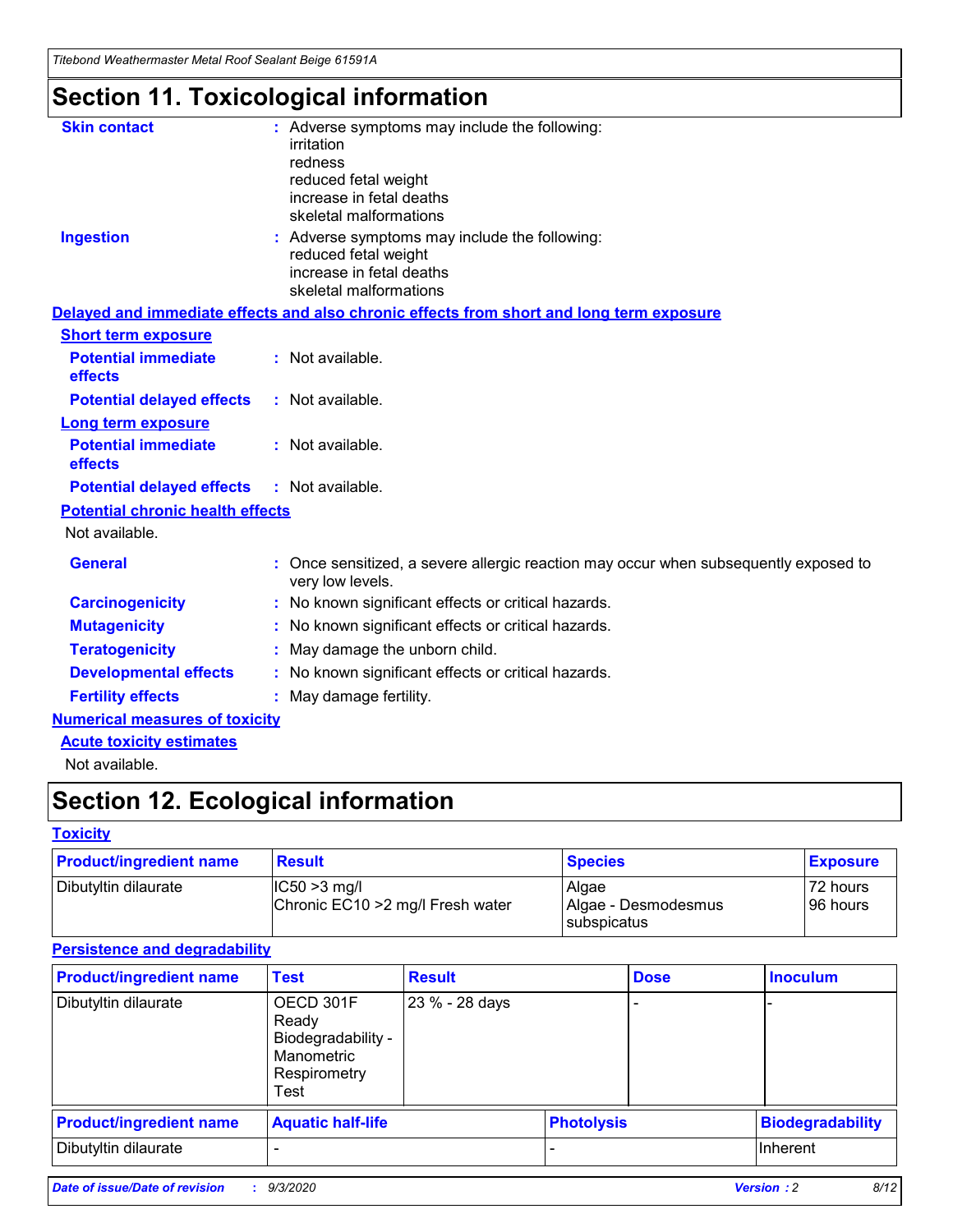# **Section 12. Ecological information**

#### **Bioaccumulative potential**

| <b>Product/ingredient name</b> | $\mathsf{LogP}_\mathsf{ow}$ | <b>BCF</b> | <b>Potential</b> |
|--------------------------------|-----------------------------|------------|------------------|
| 3-aminopropyltriethoxysilane   | 1.7                         | 3.4        | low              |
| Dibutyltin dilaurate           | 4.44                        | 2.91       | low              |

#### **Mobility in soil**

| <b>Soil/water partition</b> | : Not available. |
|-----------------------------|------------------|
| <b>coefficient (Koc)</b>    |                  |

### **Section 13. Disposal considerations**

**Disposal methods :**

The generation of waste should be avoided or minimized wherever possible. Disposal of this product, solutions and any by-products should at all times comply with the requirements of environmental protection and waste disposal legislation and any regional local authority requirements. Dispose of surplus and non-recyclable products via a licensed waste disposal contractor. Waste should not be disposed of untreated to the sewer unless fully compliant with the requirements of all authorities with jurisdiction. Waste packaging should be recycled. Incineration or landfill should only be considered when recycling is not feasible. This material and its container must be disposed of in a safe way. Care should be taken when handling emptied containers that have not been cleaned or rinsed out. Empty containers or liners may retain some product residues. Avoid dispersal of spilled material and runoff and contact with soil, waterways, drains and sewers.

# **Section 14. Transport information**

|                                      | <b>DOT</b><br><b>Classification</b> | <b>TDG</b><br><b>Classification</b> | <b>Mexico</b><br><b>Classification</b> | <b>ADR/RID</b>           | <b>IMDG</b>              | <b>IATA</b>    |
|--------------------------------------|-------------------------------------|-------------------------------------|----------------------------------------|--------------------------|--------------------------|----------------|
| <b>UN number</b>                     | Not regulated.                      | Not regulated.                      | Not regulated.                         | Not regulated.           | Not regulated.           | Not regulated. |
| <b>UN proper</b><br>shipping name    |                                     |                                     |                                        |                          |                          |                |
| <b>Transport</b><br>hazard class(es) |                                     | $\overline{\phantom{0}}$            | $\qquad \qquad \blacksquare$           | $\overline{\phantom{0}}$ | $\overline{\phantom{0}}$ |                |
| <b>Packing group</b>                 |                                     |                                     |                                        |                          |                          |                |
| <b>Environmental</b><br>hazards      | No.                                 | No.                                 | No.                                    | No.                      | No.                      | No.            |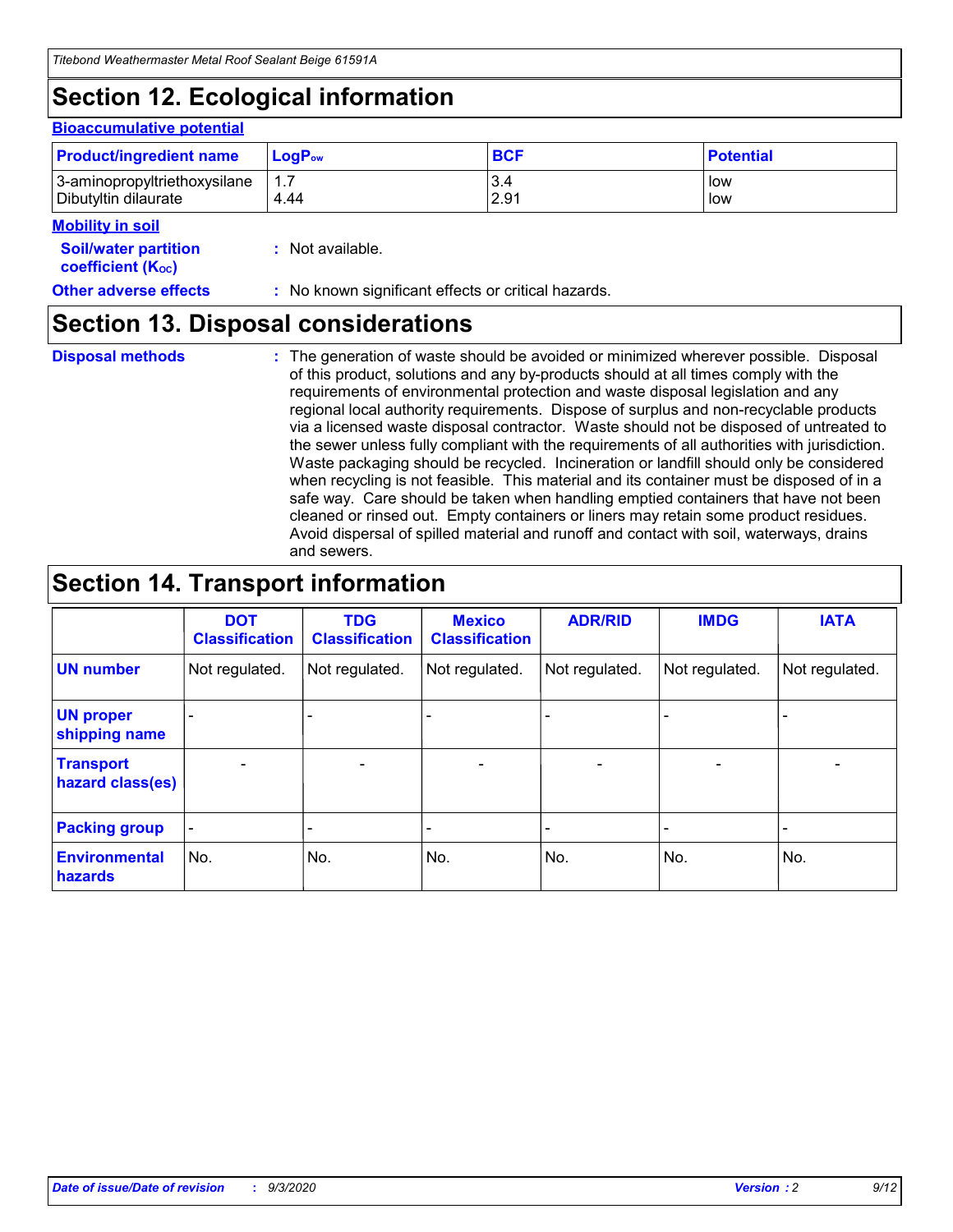## **Section 15. Regulatory information**

#### **U.S. Federal regulations**

#### **SARA 302/304**

#### **Composition/information on ingredients**

No products were found.

| SARA 304 RQ | Not applicable. |
|-------------|-----------------|
|-------------|-----------------|

#### **SARA 311/312**

**Classification :** EYE IRRITATION - Category 2B SKIN SENSITIZATION - Category 1 TOXIC TO REPRODUCTION - Category 1B HNOC - Product generates methanol during cure.

#### **Composition/information on ingredients**

| <b>Name</b>                  | $\frac{9}{6}$ | <b>Classification</b>                                                                                                                                                                                                                                                                                      |
|------------------------------|---------------|------------------------------------------------------------------------------------------------------------------------------------------------------------------------------------------------------------------------------------------------------------------------------------------------------------|
| 3-aminopropyltriethoxysilane | $\leq$ 3      | <b>FLAMMABLE LIQUIDS - Category 4</b><br><b>ACUTE TOXICITY (oral) - Category 4</b><br><b>SKIN IRRITATION - Category 2</b><br>EYE IRRITATION - Category 2A                                                                                                                                                  |
| Dibutyltin dilaurate         | ≤0.3          | <b>ACUTE TOXICITY (oral) - Category 3</b><br>SKIN CORROSION - Category 1C<br>SERIOUS EYE DAMAGE - Category 1<br>SKIN SENSITIZATION - Category 1<br><b>GERM CELL MUTAGENICITY - Category 2</b><br>TOXIC TO REPRODUCTION - Category 1B<br>SPECIFIC TARGET ORGAN TOXICITY (REPEATED<br>EXPOSURE) - Category 1 |

#### **State regulations**

**Massachusetts :**

: None of the components are listed.

**New York :** None of the components are listed. **New Jersey :** None of the components are listed.

**Pennsylvania :** None of the components are listed.

#### **California Prop. 65**

WARNING: This product can expose you to methanol, which is known to the State of California to cause birth defects or other reproductive harm. For more information go to www.P65Warnings.ca.gov.

| Ingredient name | No significant risk<br>level | <b>Maximum</b><br>acceptable dosage<br>level |
|-----------------|------------------------------|----------------------------------------------|
| methanol        |                              | Yes.                                         |

#### **International regulations**

**Chemical Weapon Convention List Schedules I, II & III Chemicals** Not listed.

#### **Montreal Protocol**

Not listed.

**Stockholm Convention on Persistent Organic Pollutants**

Not listed.

#### **UNECE Aarhus Protocol on POPs and Heavy Metals** Not listed.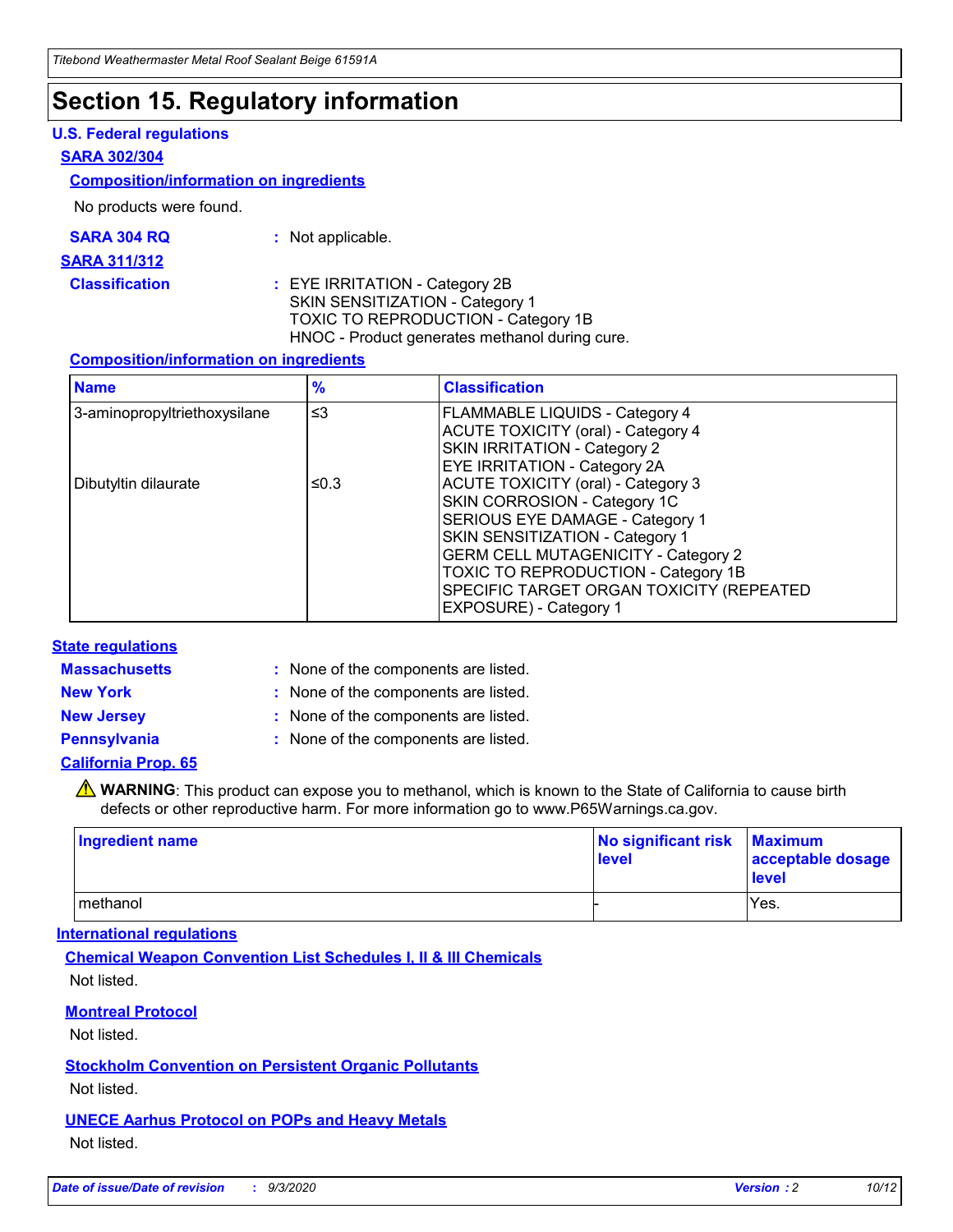# **Section 15. Regulatory information**

#### **Inventory list**

- 
- **China :** Not determined.

**United States TSCA 8(b) inventory**

**:** All components are active or exempted.

# **Section 16. Other information**





**Caution: HMIS® ratings are based on a 0-4 rating scale, with 0 representing minimal hazards or risks, and 4 representing significant hazards or risks. Although HMIS® ratings and the associated label are not required on SDSs or products leaving a facility under 29 CFR 1910.1200, the preparer may choose to provide them. HMIS® ratings are to be used with a fully implemented HMIS® program. HMIS® is a registered trademark and service mark of the American Coatings Association, Inc.**

**The customer is responsible for determining the PPE code for this material. For more information on HMIS® Personal Protective Equipment (PPE) codes, consult the HMIS® Implementation Manual.**

**National Fire Protection Association (U.S.A.)**



**Reprinted with permission from NFPA 704-2001, Identification of the Hazards of Materials for Emergency Response Copyright ©1997, National Fire Protection Association, Quincy, MA 02269. This reprinted material is not the complete and official position of the National Fire Protection Association, on the referenced subject which is represented only by the standard in its entirety.**

**Copyright ©2001, National Fire Protection Association, Quincy, MA 02269. This warning system is intended to be interpreted and applied only by properly trained individuals to identify fire, health and reactivity hazards of chemicals. The user is referred to certain limited number of chemicals with recommended classifications in NFPA 49 and NFPA 325, which would be used as a guideline only. Whether the chemicals are classified by NFPA or not, anyone using the 704 systems to classify chemicals does so at their own risk.**

#### **Procedure used to derive the classification**

| <b>Classification</b>                                                                                         | <b>Justification</b>                                  |
|---------------------------------------------------------------------------------------------------------------|-------------------------------------------------------|
| <b>EYE IRRITATION - Category 2B</b><br>SKIN SENSITIZATION - Category 1<br>TOXIC TO REPRODUCTION - Category 1B | Expert judgment<br>Expert judgment<br>Expert judgment |
| <b>History</b>                                                                                                |                                                       |

| .                                 |             |
|-----------------------------------|-------------|
| <b>Date of printing</b>           | : 4/22/2022 |
| Date of issue/Date of<br>revision | : 9/3/2020  |
| Date of previous issue            | : 9/3/2020  |
| <b>Version</b>                    | $\cdot$ 2   |
|                                   |             |